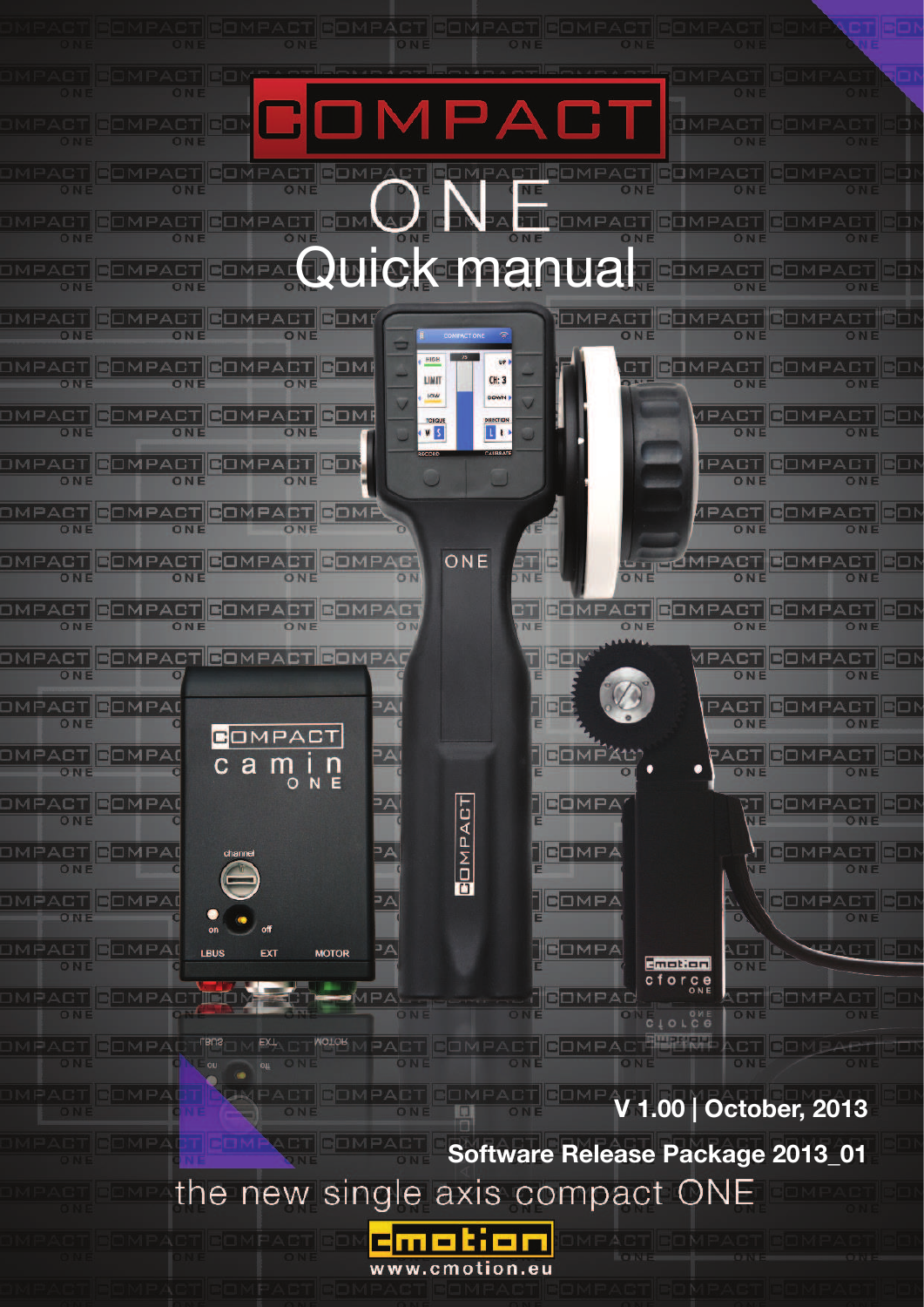

# **Before Use**

Dear Customer, we would like to take this opportunity to thank you for purchasing the compact ONE Lens & Camera Control System. Please read these Operating Instructions carefully and keep them handy for future reference.

# **Information for Your Safety**

- Danger of operational error!
- Danger of injury!
- Damage to equipment possible!

# **General Safety Precautions**

- In order to ensure optimal performance, please read the instructions!
- Do not put your fingers near the motors while motors are moving!
- Make sure all components (*camin*, lens motors, etc.) are securely mounted!
- Remove batteries from components before transport or storage!
- Repairs should only be made only by authorized service centers!
- Use only original cmotion replacement parts!
- In the case of wet weather, routine safety precautions for handling electrical equipment in wet weather should be taken!
- Do not remove any screws that are secured with paint!
- Do not remove any warranty seals!

# **Important**

- If you have any questions, or you need to order parts, please note the component's model and serial number.
- For support requests, please also advise our team of the installed firmware on all of your system components.
- **WARNING:** cmotion can only quarantee operation if original cmotion products are used.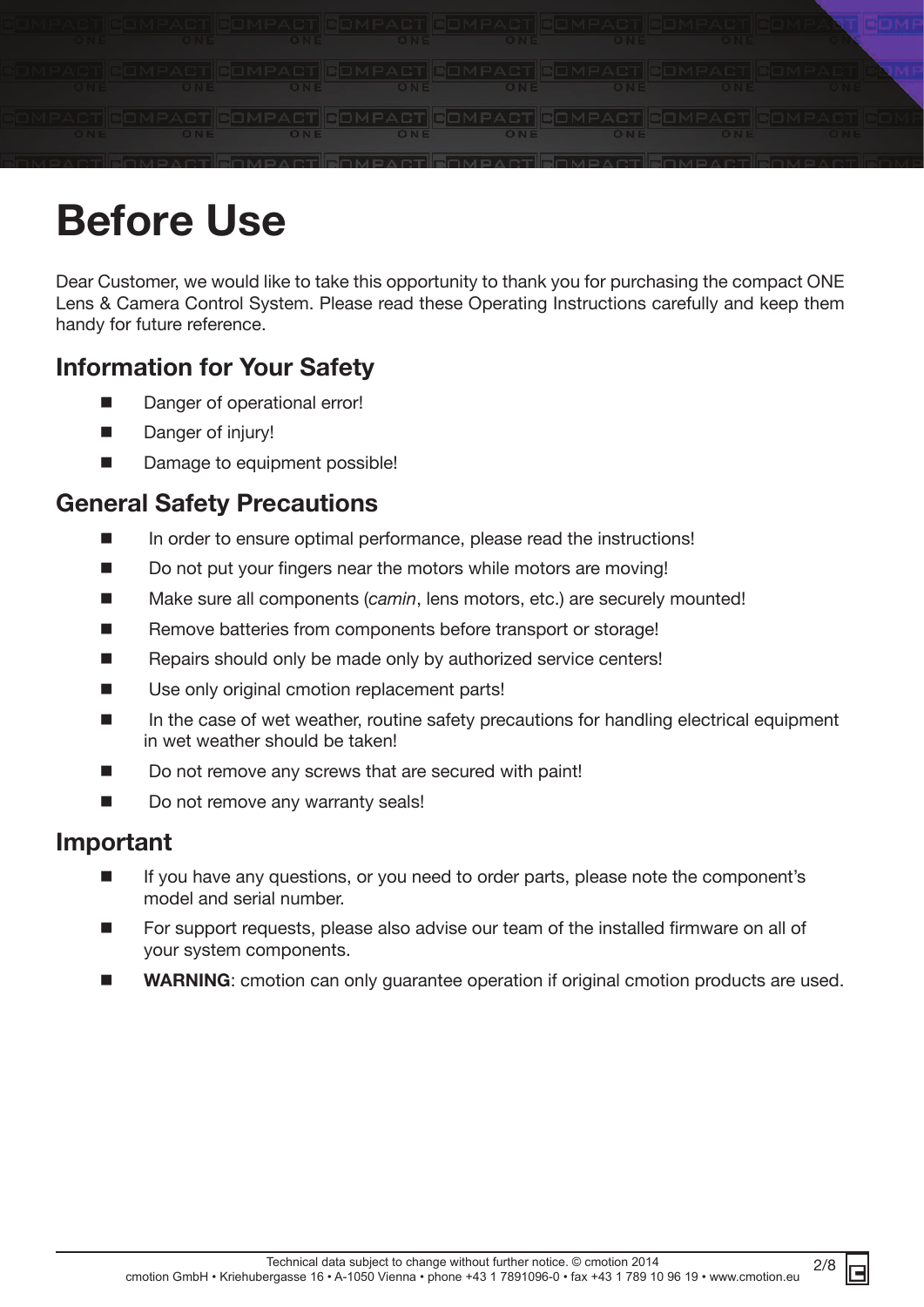

compact ONE is a straightforward one axis lens control system. The plug-and-play concept provides a very simple set-up so the system is ready to go in as little as 2-3 minutes. The single page display provides an overview of the motor position, settings and menu options. The lens motor wil calibrate automatically as soon the motor is connected and powered through the camin.

This quick guide will provide an overview of the compact ONE's display, buttons, connectors and cables.

If at any time you want to upgrade your compact ONE system, the full range of cmotion accessories can be found on www.cmotion.eu. Alternatively, please contact your local reseller or sales@cmotion.eu

# **Set includes:**

- compact ONE camin
- compact ONE hand unit
- cforce ONE (incl. 19/15mm reduction)
- rod connector (incl. 19/15mm reduction)
- 3 batteries
- battery charger
- 5 marker rings
- power cable (D-Tap)
- travel case

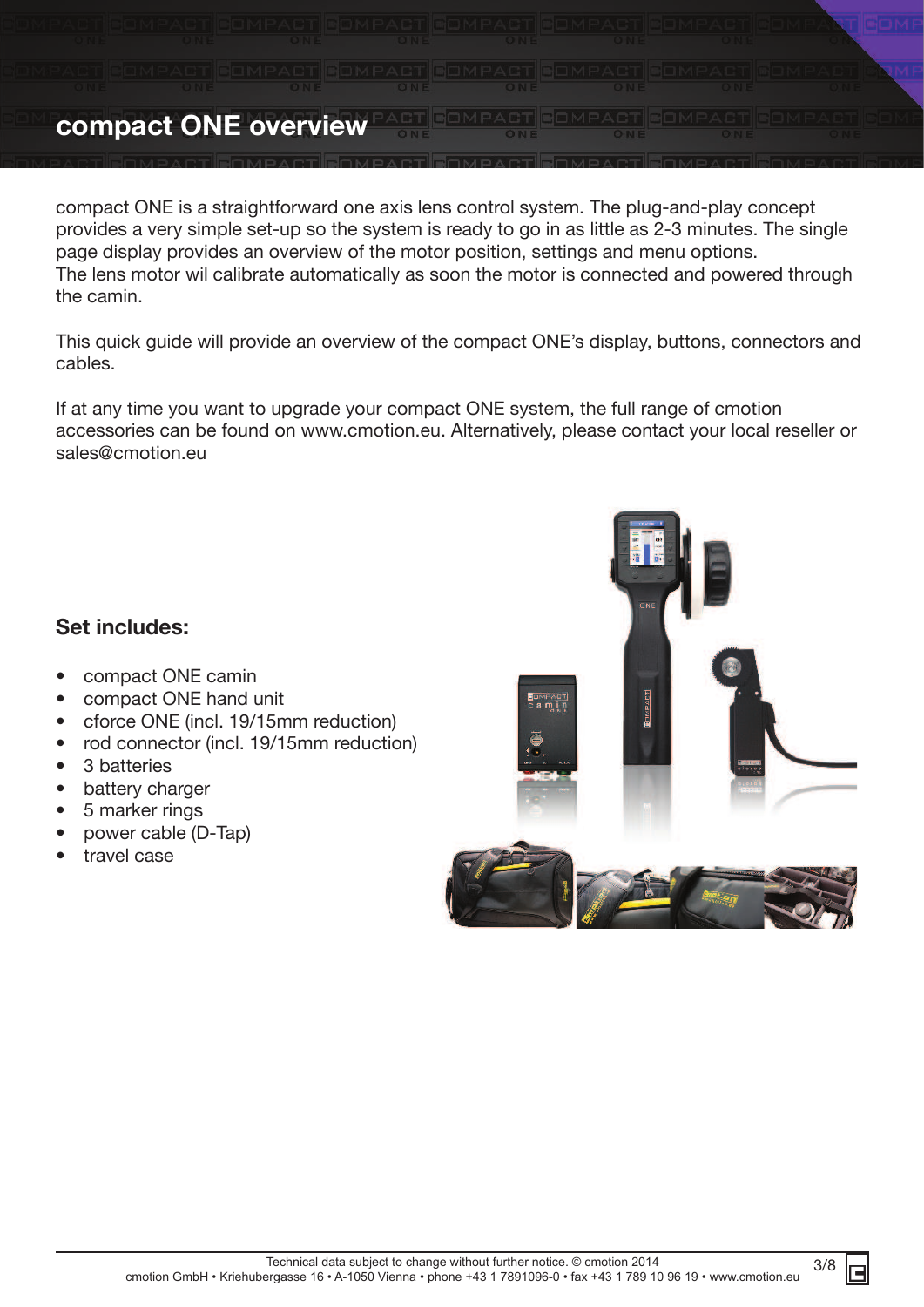

4/8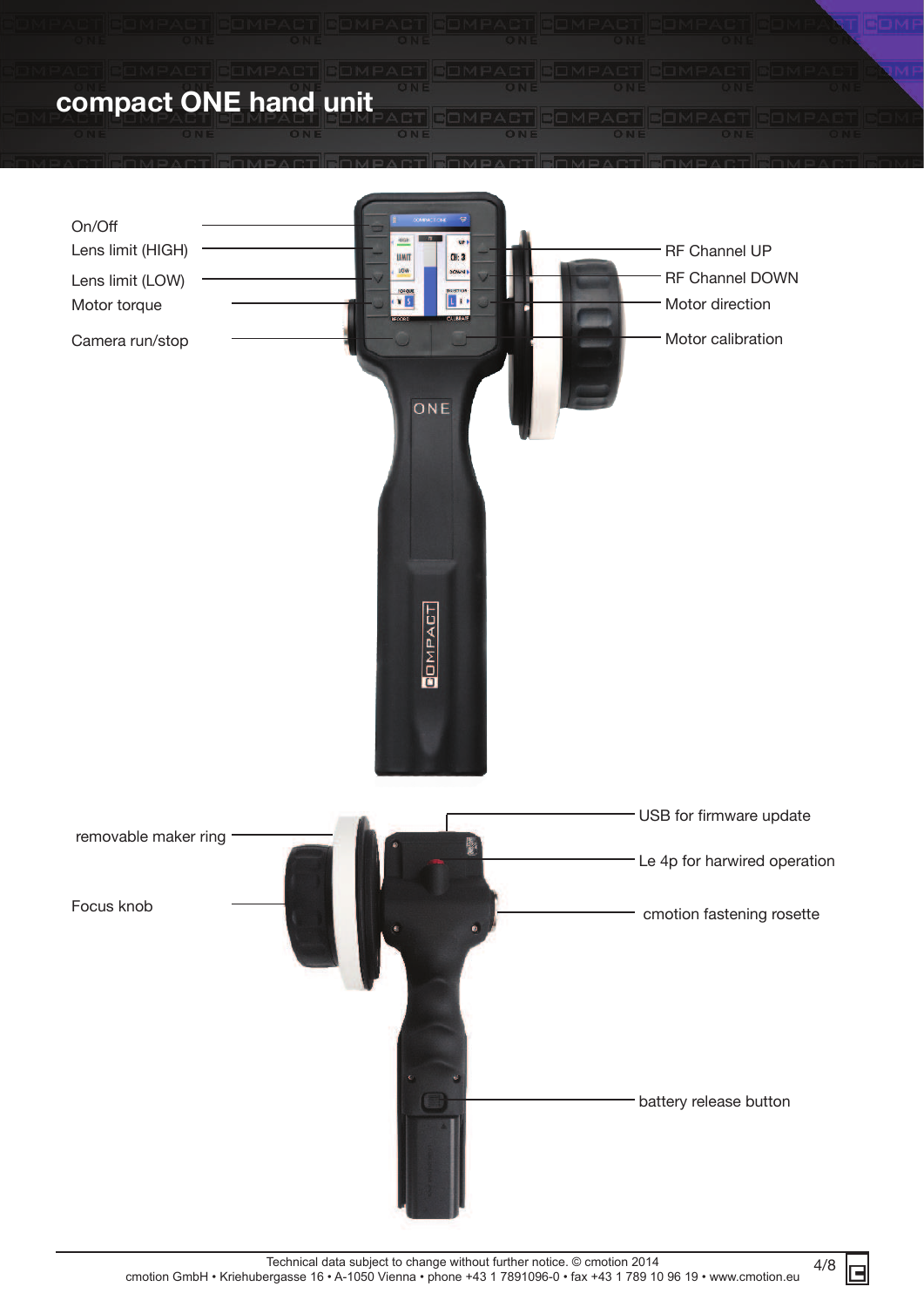**compact ONE camin**



5/8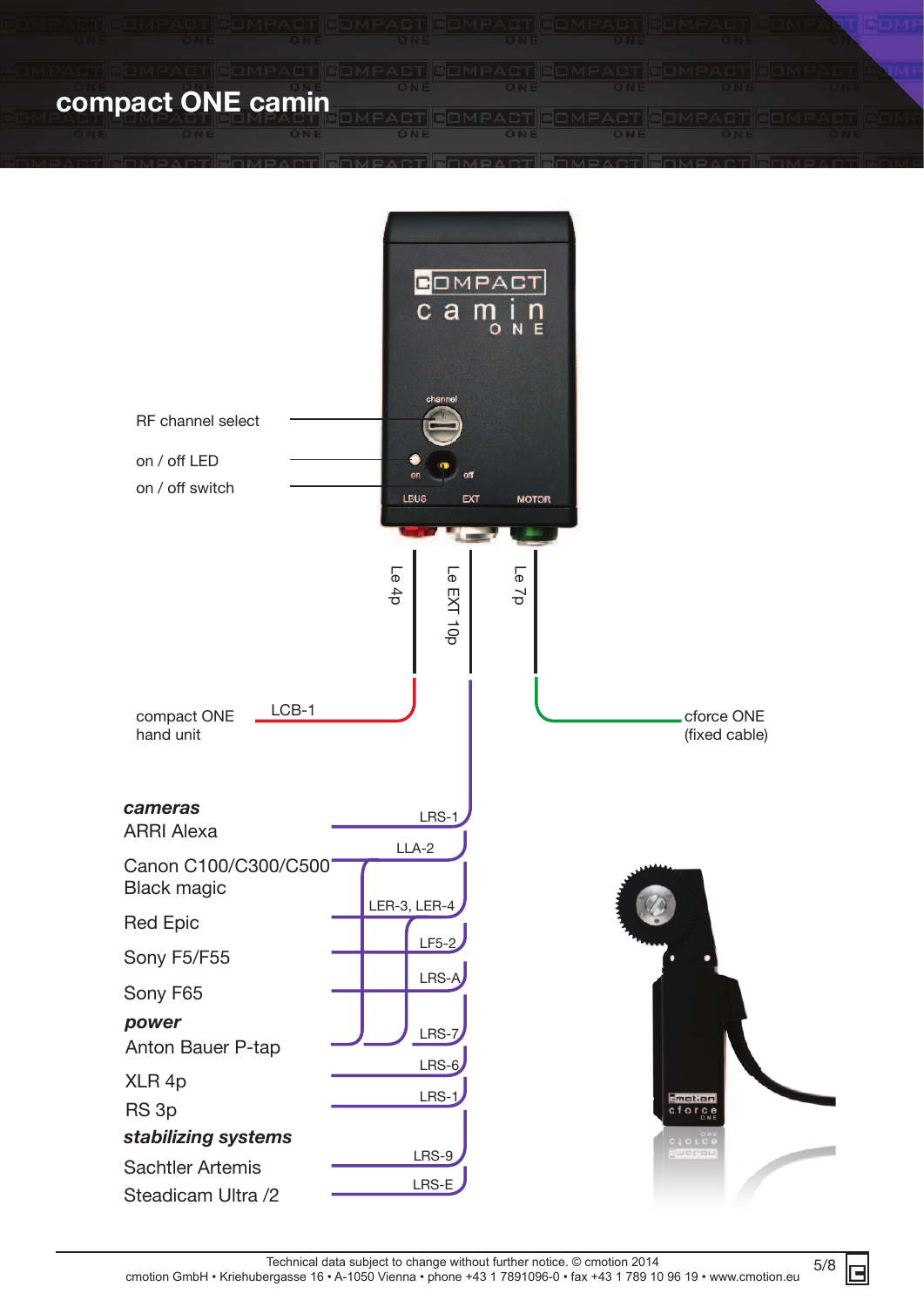

## **Mounting the motor**

Mount the motor securely on the lens rod and engage the gear with the lens. Use the supplied insert for 15mm rods and smaller pitch gears for video lenses. It is advised not to have the lens resting against one of the end stops before powering the system.

## **Mounting the camin**

The compact ONE camin can be mounted on any 19/15mm rod using the supplied rod connector. Alternatively, the ¼" thread can be used with numerous industry standard mounting tools.

## **Connecting the motor to the camin**

Simply connect the cforce ONE motor to the MOTOR port on the compact ONE camin.

## **Power supply**

Connect the supplied LRS-7 (D-Tap / P-Tap) power cable to the camin's 10p EXT connector. \*For alternative power and camera control cables, please check page 5 of this quick guide.

## **Turning on the system**

Use the camin power switch to turn on the system. The motor will calibrate automatically between the 2 mechanical end stops.

## **Turn on the compact ONE hand unit**

Ensure a fully charged battery is connected to the hand unit, then use the top left button to power on. The hand unit will automatically search for the compact ONE camin with the same RF channel. Once paired, the motor will turn to the absolute position of the focus knob.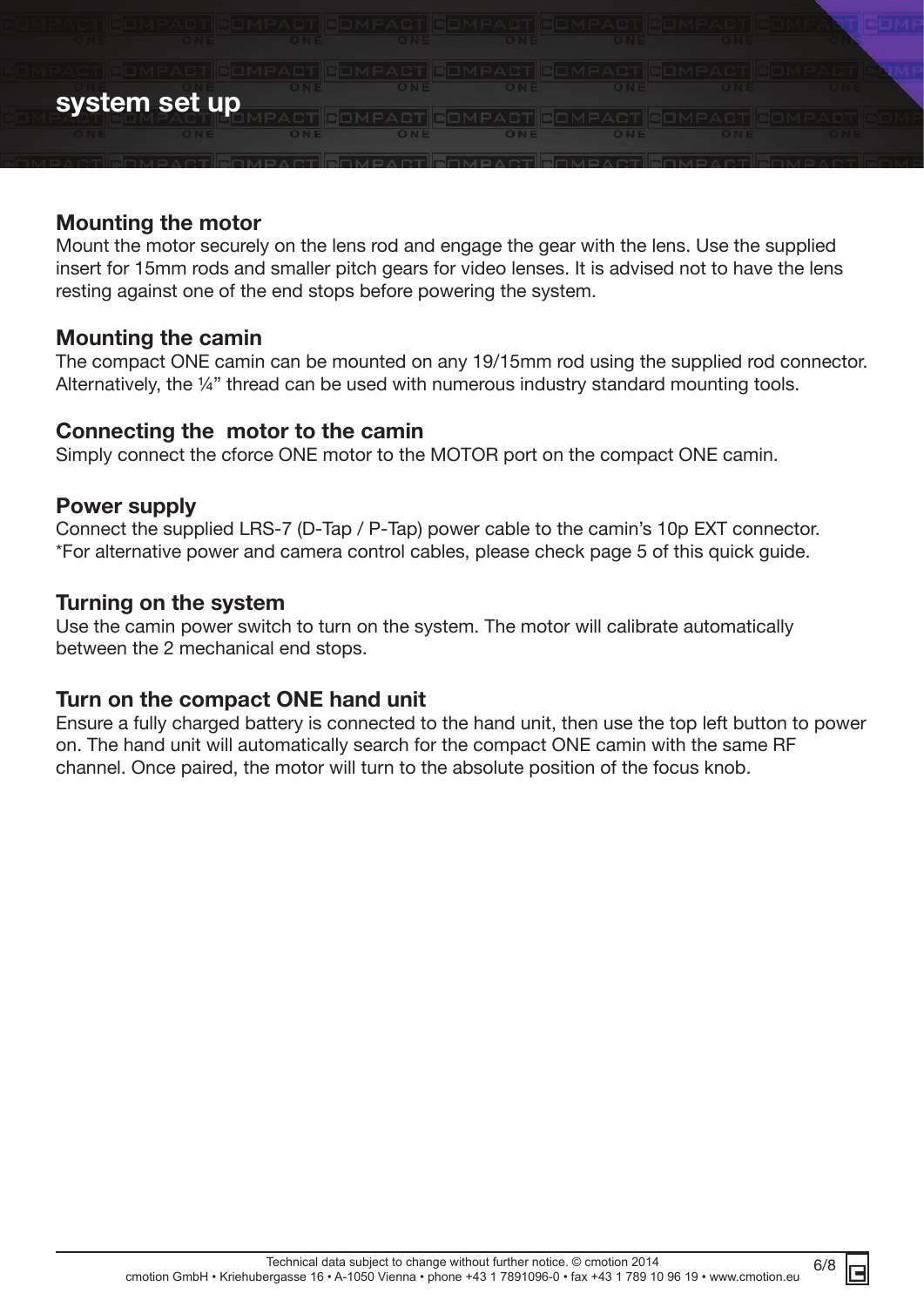#### **Settings and functions:**

#### **RF channel**

compact ONE has 8 selectable RF channels (0-7). This can be changed on the camin using the rotary switch and RF Channel UP and DOWN buttons on the hand unit.

#### **Record**

Press the record button to start the connected camera recording. Press again to stop. \*Please note that the calibration option is deactivated one the record button has been pressed. A full list of compatible cameras and optional cables are available on page 5.

#### **Calibrate**

Although the motor will calibrate automatically when the system is powered, you can calibrate the motor at any time by pressing this button.

#### **Lens limits**

Limiting the rotation of the lens in relation to a full rotation of the focus knob. Turn the lens to your maximum position and press the HIGH button. Then, turn the lens to your minimum position and press the LOW button. Press both buttons again to remove the lens limit, or adjust the limit by pressing either button, moving the motor and pressing the same limit button again.

#### **Torque adjustment**

Always start your system with the motor torque set to W for weak. However, if you lens has a high resistance, simply press the torque select button to increase the torque setting to S for strong.

#### **Direction**

Press the motor direction button to match the travel of the motor to the direction of the focus knob.